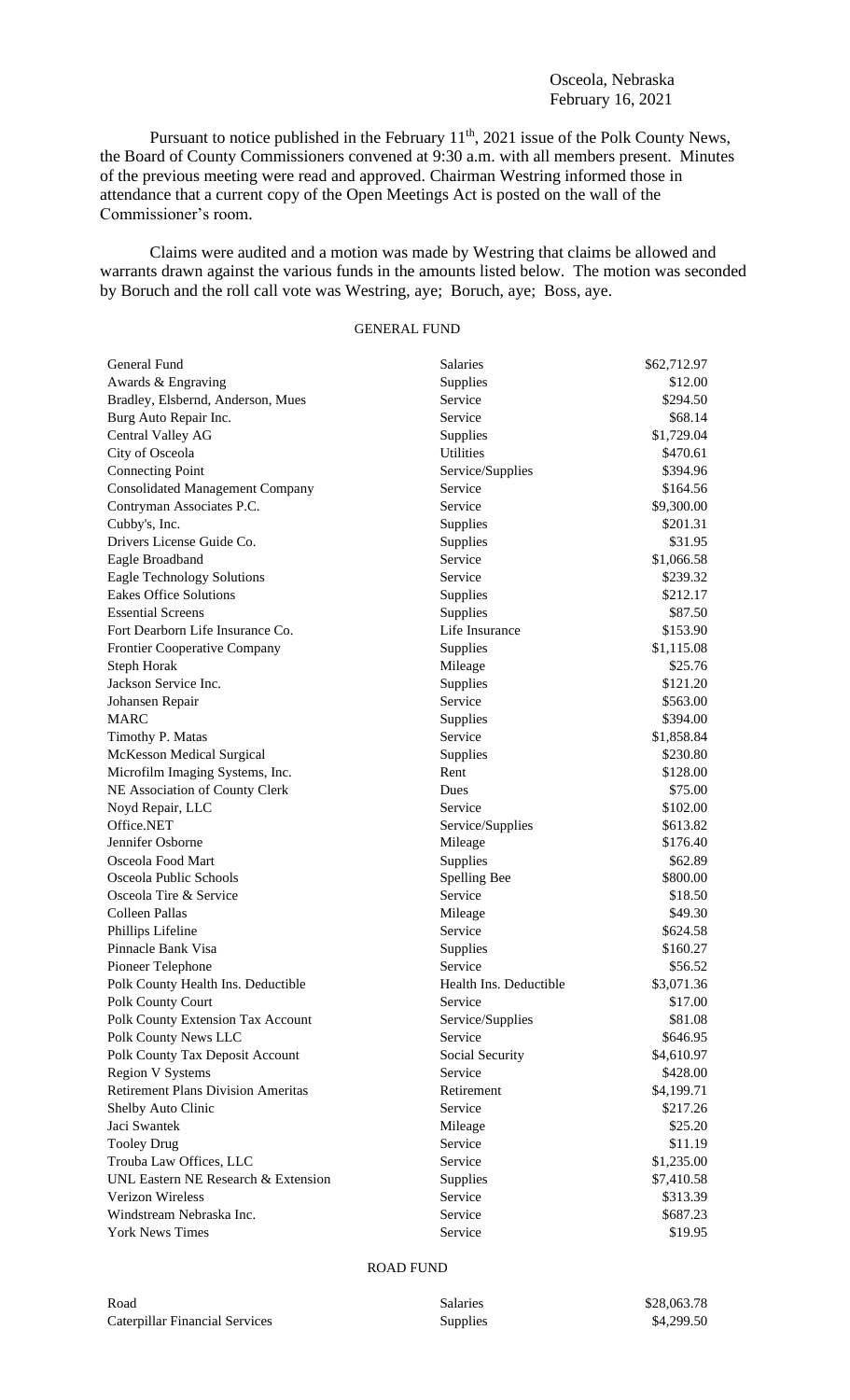| Central Valley AG                           | Supplies/Service            | \$9,620.96 |
|---------------------------------------------|-----------------------------|------------|
| City of Osceola                             | Service                     | \$72.64    |
| City of Stromsburg                          | Service                     | \$267.84   |
| Eagle Broadband                             | Service                     | \$70.11    |
| <b>Filter Care</b>                          | Service                     | \$180.15   |
| Fort Dearborn Life Insurance                | Life Insurance              | \$80.54    |
| Frontier Cooperative Company                | Supplies                    | \$887.42   |
| NMC, Exchange LLC                           | Supplies                    | \$1,285.04 |
| Polk Light & Water                          | Service                     | \$95.45    |
| Polk County Tax Deposit Account             | Social Security             | \$2,111.92 |
| <b>Rally Auto Parts</b>                     | Supplies/Service            | \$939.84   |
| <b>Retirement Plans Division Amertias</b>   | Retirement                  | \$1,840.32 |
| Shelby Auto Clinic                          | Supplies                    | \$669.05   |
| Shelby Lumber Co. Inc.                      | Supplies                    | \$13.77    |
| Village of Shelby                           | Service                     | \$97.25    |
| Windstream Nebraska Inc.                    | Service                     | \$211.34   |
|                                             | SENIOR SERVICES FUND        |            |
| Eagle Broadband                             | Service                     | \$175.31   |
|                                             | <b>INHERITANCE TAX FUND</b> |            |
| DAS State Accounting -Central Finance       | <b>Computer Expense</b>     | 488.32     |
| MIPS Inc.                                   | Service                     | 2,147.60   |
| Stanard Appraisal Service Inc.              | Service                     | 6,064.00   |
|                                             | 911 EMERGENCY SERVICE FUND  |            |
| Windstream Nebraska Inc.                    | Service                     | 984.74     |
|                                             | <b>WEED FUND</b>            |            |
| James Carlson                               | Service                     | \$80.00    |
| City of Osceola                             | <b>Utilities</b>            | \$70.52    |
| <b>Constellation Newenergy Gas Division</b> | <b>Utilities</b>            | \$51.19    |
| Frontier Cooperative Company                | Fuel                        | \$195.50   |
| Gary's Plumbing LLC                         | Supplies                    | \$14.36    |
| Pinnacle Bank Visa                          | Service                     | \$80.00    |

The Board approved the collateral pledged by Polk County banks and held in custody by the County Treasurer.

The following fees for the month of January were earned by the various offices and submitted to the County Treasurer. County Treasurer receipts show fees earned were credited to the appropriate county funds.

| Jodie Roberts, Clerk of Dist. Court | \$732.56 |
|-------------------------------------|----------|
|-------------------------------------|----------|

A motion was made by Boss to declare the two 2016 Ford Explorer Interceptors as surplus property and authorize the Sheriff to trade both vehicles in on the purchase of the two patrol vehicles approved at the last meeting of the Board. The motion was seconded by Westring and the roll call vote was Boss, aye; Westring, aye; Boruch, aye.

The Board approved the Sheriff's report and the Treasurer's report of distress warrants. All of the distress warrants for the 2019 tax year have been collected.

Chairman Westring signed the annual Boundary and Annexation Survey for the US Census.

Clerk of the Courts Jodie Roberts met with the Board to discuss the need for technology updates in the courtroom. The current sound system, installed in 2006, is starting to fail and parts are becoming hard to find. There is also a need for a larger TV or monitor to allow for videoconferencing capabilities. Roberts will contact surrounding courts and the Court Administrator's office for suggestions regarding the upgrades and report back to the Board at a later meeting.